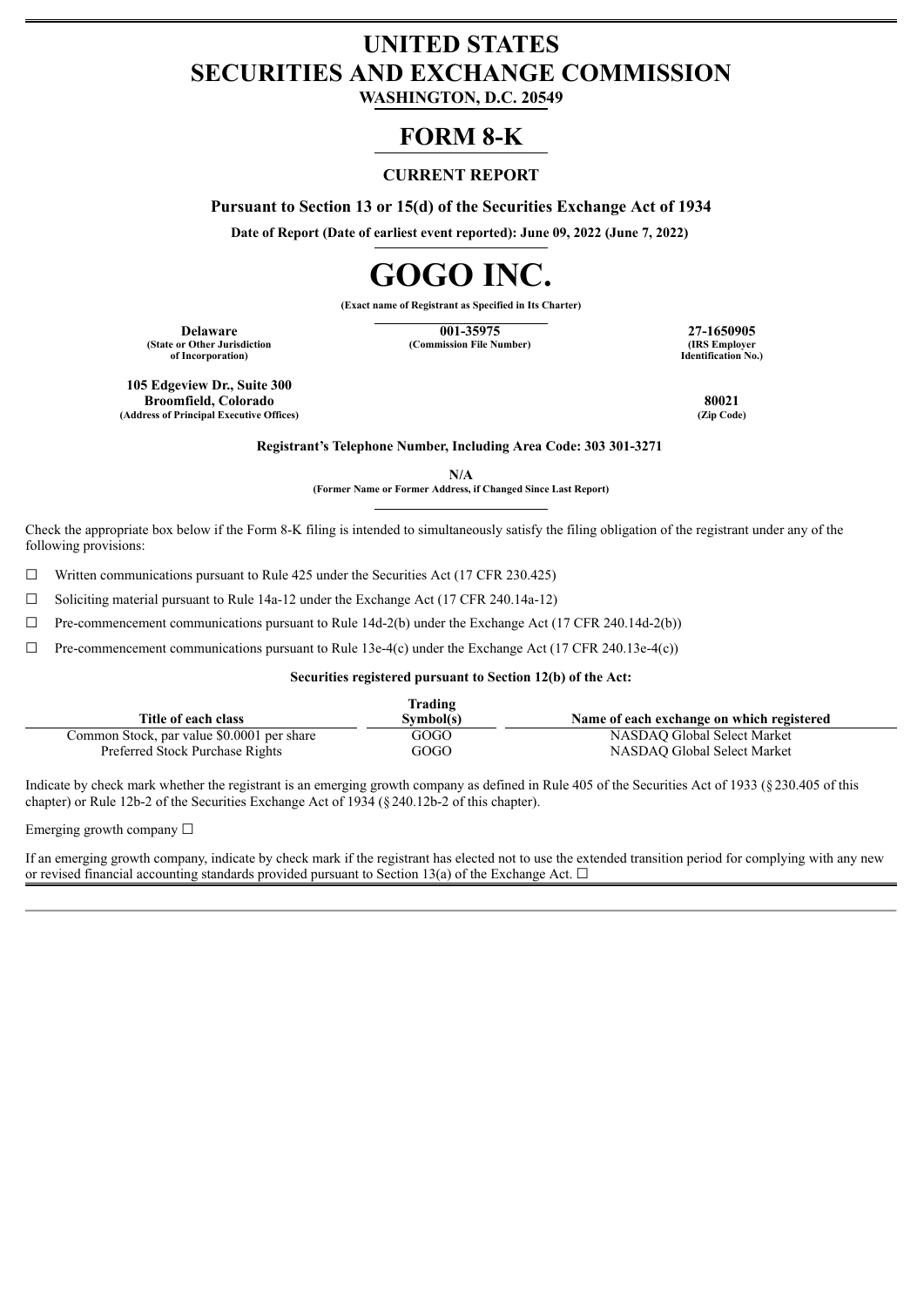#### **Item 5.07 Submission of Matters to a Vote of Security Holders.**

On June 7, 2022, Gogo Inc. (the "Company") held its 2022 annual meeting of stockholders (the "Annual Meeting"). Stockholders representing 101,314,715 shares, or 90.51%, of the Company's common stock outstanding as of the April 18, 2022 record date were present in person or were represented at the meeting by proxy. Each proposal subject to a vote at the Annual Meeting was described in detail in the Company's 2022 Proxy Statement dated April 25, 2022. At the Annual Meeting, four items were acted upon by the stockholders. Final voting results are shown below.

#### **PROPOSAL 1 ELECTION OF DIRECTORS**

Stockholders elected each of the following Class III directors to serve a three-year term expiring at the Company's 2025 annual meeting of stockholders or until their successors are duly elected and qualified.

| <b>NOMINEE</b>       | <b>FOR</b>   | <b>WITHHOLD</b> | <b>BROKER NON-VOTES</b> |
|----------------------|--------------|-----------------|-------------------------|
| Mark Anderson        | 78,632,681   | 9,282,803       | 13,399,231              |
| Robert L. Crandall   | 87,483,264   | 432,220         | 13,399,231              |
| Christopher D. Payne | 87, 843, 179 | 72,305          | 13,399,231              |

#### **PROPOSAL 2**

## **ADVISORY VOTE TO APPROVE EXECUTIVE COMPENSATION**

Stockholders approved the advisory resolution approving executive compensation.

| <b>VOTES FOR</b><br><b>VOTES AGAINST</b> | 87,342,062<br>553.957 |  |
|------------------------------------------|-----------------------|--|
| <b>ABSTENTIONS</b>                       | 19.465                |  |
| <b>BROKER NON-VOTES</b>                  | 13,399,231            |  |

#### **PROPOSAL 3 APPROVAL OF THE SECOND AMENDED AND RESTATED GOGO INC. 2016 OMNIBUS INCENTIVE PLAN**

Stockholders approved the Second Amended and Restated Gogo Inc. 2016 Omnibus Incentive Plan.

| <b>VOTES FOR</b>        | 85.421.426 |  |
|-------------------------|------------|--|
| <b>VOTES AGAINST</b>    | 2,468,414  |  |
| <b>ABSTENTIONS</b>      | 25.644     |  |
| <b>BROKER NON-VOTES</b> | 13.399.231 |  |

#### **PROPOSAL 4**

#### **RATIFICATION OF INDEPENDENT REGISTERED PUBLIC ACCOUNTING FIRM**

Stockholders ratified the appointment of Deloitte & Touche LLP as the Company's independent registered public accounting firm for the fiscal year ending December 31, 2022.

| VOTES FOR               | 101, 111, 571 |  |
|-------------------------|---------------|--|
| VOTES AGAINST           | 192.331       |  |
| <b>ABSTENTIONS</b>      | 10.813        |  |
| <b>BROKER NON-VOTES</b> |               |  |